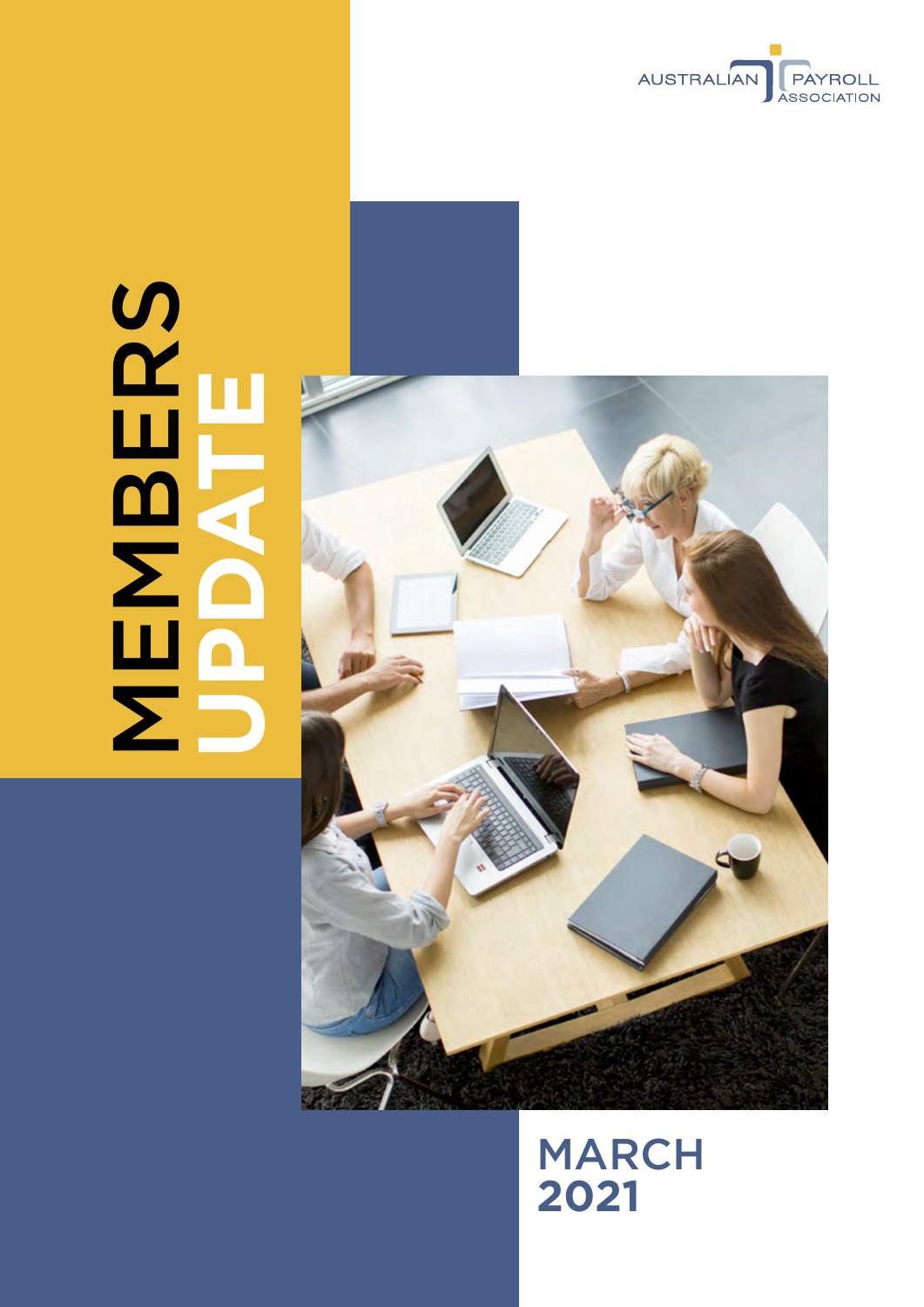

In this month's members update we look at:

- ATO announced STP Phase 2 now 1 January 2022
- STP reporting changes for small/micro employers from 1 July 2021
- Legislated superannuation increase from 9.5% to 10% from 1 July 2021
- Annual reconciliation for annualised salaries under many modern Awards

#### **Welcome to the March 2021 member's update**

The major announcements this month are in relation to STP and the timing of Phase 2 and the requirements for reporting through STP for small and micro employers in the new Financial Year.

As we seem to be gathering pace and moving through the months quickly, it is time to remember the legislated super changes that are in place with SG due to increase to 10% in the new Financial Year. For payroll, it is worth starting to think of the impact for your own employees and start planning for the increase with your HR and Finance teams.

Annualised salaries are currently a hot topic and it may be time for you to start the annual reconciliation for your Award covered employees that have been paid under an annualised salary arrangement since the introduction in many Awards from 1 March 2020.

### ATO announced STP Phase 2 now 1 January 2022

Payroll software providers in particular breathed a sigh of relief as the ATO considered the timing for the introduction of STP Phase 2 and have announced that the mandatory commencement date will be delayed for 6 months and now start 1 January 2022. This will give software providers more time to meet the new requirements and should give more time for employers to prepare and understand the impact to processing of the STP file. At this stage there is no action required by payroll, as the focus is currently on the development of the stage 2 STP pay event file in consultation with the ATO.

#### More details through the ATO:

*[https://www.ato.gov.au/Business/Business-bulletins-newsroom/Tax-Time-and-reporting/Expansion-of-Single-](https://www.ato.gov.au/Business/Business-bulletins-newsroom/Tax-Time-and-reporting/Expansion-of-Single-Touch-Payroll/)[Touch-Payroll/](https://www.ato.gov.au/Business/Business-bulletins-newsroom/Tax-Time-and-reporting/Expansion-of-Single-Touch-Payroll/)*

### STP reporting changes for small/micro employers from 1 July 2021

For small (19 or less employees) and micro employers that previously had exemptions for not reporting through STP there are some planned changes for STP reporting effective 1 July 2021. From this date, small employers with closely held payees must be reporting details of these payees through STP. Employers have the option to report this information on a quarterly basis.

Micro employers (1-4 employees) will need to start reporting through STP from 1 July 2021 unless they apply for another concession or deferral through the ATO.

If you are impacted by this change, more details can be found on the ATO website:

*[https://www.ato.gov.au/Tax-professionals/Newsroom/Digital-interaction-with-us/Changes-to-STP-reporting](https://www.ato.gov.au/Tax-professionals/Newsroom/Digital-interaction-with-us/Changes-to-STP-reporting-from-1-July/)[from-1-July/](https://www.ato.gov.au/Tax-professionals/Newsroom/Digital-interaction-with-us/Changes-to-STP-reporting-from-1-July/)*